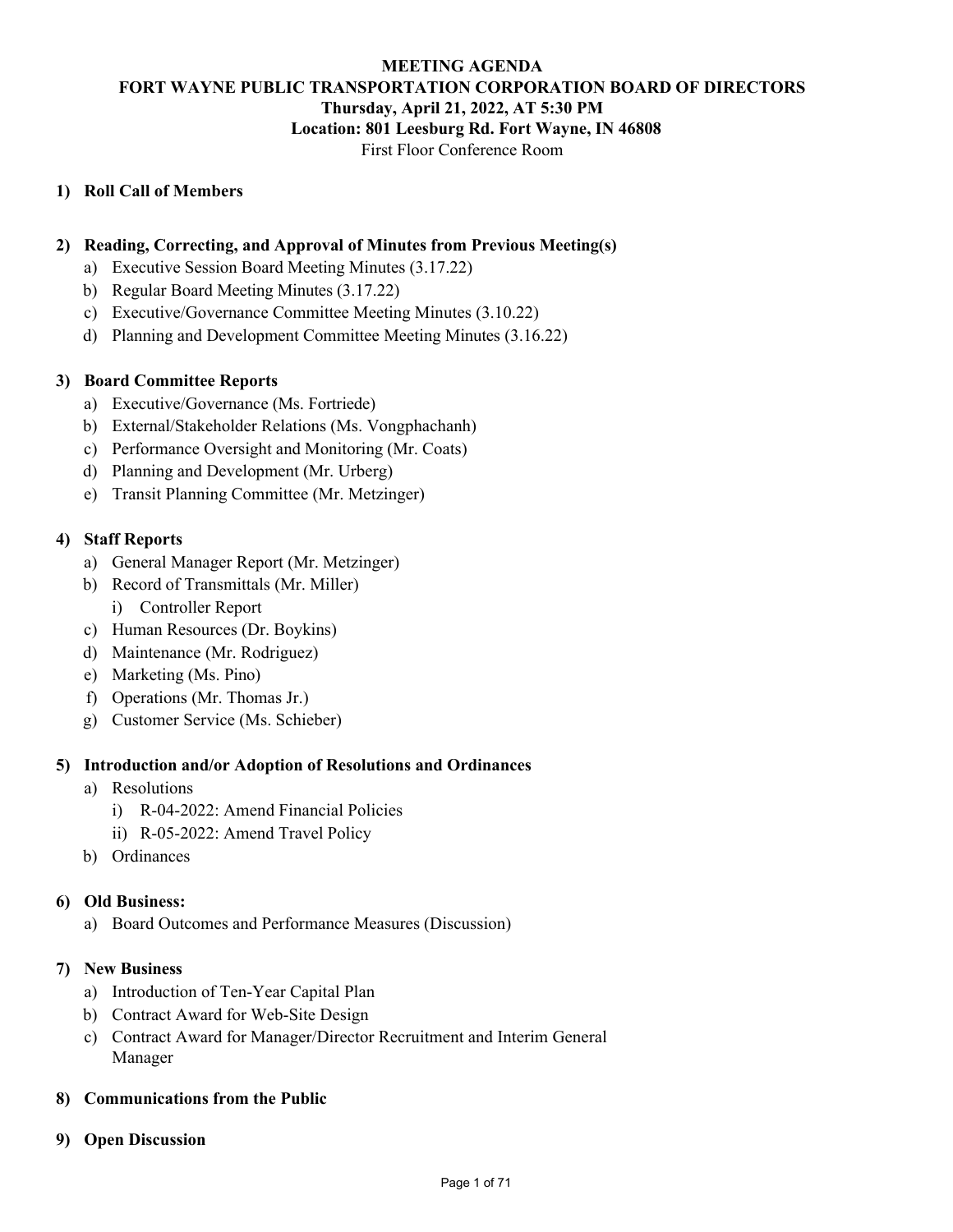

# General Manager's Report—April 21, 2022

*Prepared by John Metzinger*

### **Strategic Outcomes**

• Success definitions, KPIs, and performance report format discussed at Board Planning and Development Committee and in April Board Meeting.

### **Strategic Outcomes Progress Report:**

### **1. Organization Capacity:**

- Progress is being made to improve staffing levels. Problems persist with finding suitable candidates for many positions.
- Citilink and ATU International discussed Mechanic Apprenticeship program on April 11. ATU International is providing technical assistance with experience with similar programs at other transit properties. Citilink has committed to establish a program in our collective bargaining.

### **2. Employees Being Valued:**

- Compensation and Benefits Study kicked off this month.
- Discussions on culture and values were held with management team.

### **3. Customer Experience/Satisfaction:**

• Completed Bus Ride Evaluations on April 7.

### **4. Financial Sustainability:**

- Bruce Miller and I have had discussions about how to improve net position over time.
- A 10-year Capital Plan was presented to the Planning and Development Committee and will be introduced to the Board this month.

### **5. Community Value:**

- Work is underway on the AWS Foundation-funded Universal Bus Stop project, locations have been selected at Turnstone Center and TheLeague.
- Ashley Pino and I are working on an RFP for vanpool services.

### **Contract Negotiations with ATU Local 682**

• Corporation and ATU Local 682 signed the new collective bargaining agreement on March 30,2021.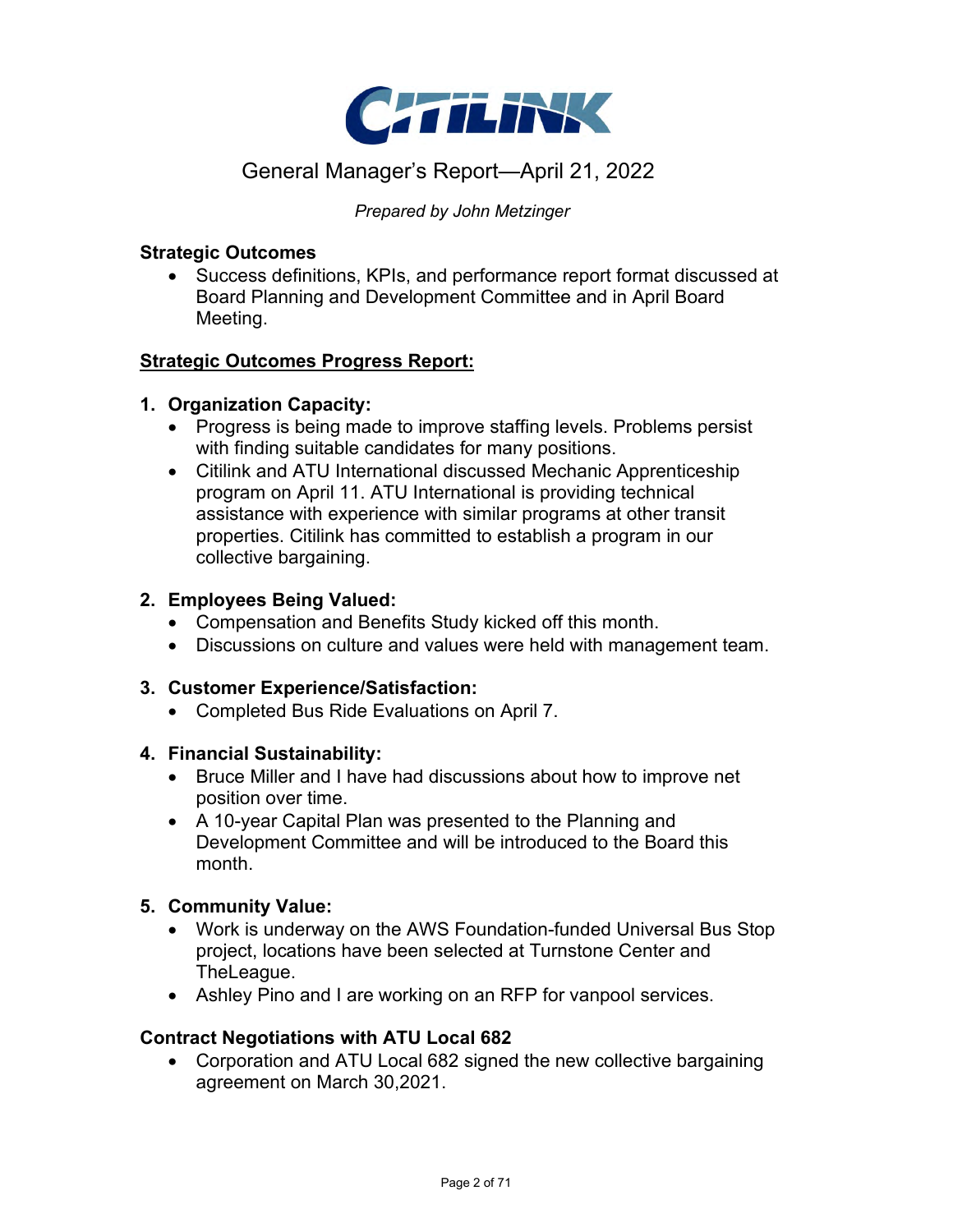# **Highlighted Activities**

- 3/18—Meeting with Justin Clupper, CTN
- 3/18—Meeting with City of New Haven staff to discuss transit needs.
- 3/21—Meeting with Commute by Enterprise to discuss vanpools.
- 3/22—Meeting with NIRCC to review 10-Year Capital Plan and the TIP.
- 3/22—Attended GFW's 2022 Legislative Wrap-Up Breakfast.
- 3/28—Meeting with One Digital to discuss short- and long-term disability benefits.
- 3/28—Received demo from Lumin-Air Technology on vehicle air purification systems.
- 3/29—Chaired meeting for Public Transportation Council of Indiana (new state transit association in formation).
- 3/30—Meeting with Union Executive Board.
- 3/30—Attended Onboard Fort Wayne's networking social event.
- 3/31—Meeting with City of Fort Wayne to discuss MOU for bus shelter construction and maintenance.
- 3/31—Meeting with EPIC Insurance to review workers compensation, liability, auto, and other insured coverages.
- 4/4—Pension Plan Committee Meeting.
- 4/5—Meeting with Turnstone Center, AWS Foundation, CASS Housing to discuss universal bus stop at Turnstone Center.
- 4/7—Project kickoff meeting with Gallagher for Compensation and Benefits Study.
- 4/7—Completed Bus Ride Evaluation.
- 4/12—Meeting with ATU International and ATU Local 682 to discuss mechanic apprenticeship program.
- 4/14—Meeting with potential vendor for design of universal bus stop shelter.
- 4/15—Board External/Stakeholder Relations Committee meeting.
- 4/15—Attended APC system training.
- 4/19—April Citilink Link-Up Meeting (all employees invited)
- 4/19—Board Performance Oversight/Monitoring Committee meeting.
- 4/19—Evaluation of Proposals for Executive Recruitment/Interim General Manager contract award
- 4/20—April Citilink Link-Up Meeting (all employees invited)
- 4/21—Meeting with Joe Jordan, President & CEO, Boys and Girls Club

# **Ongoing Activities**

- Weekly Management Team Meeting
- Regular meetings with the Board Chair
- Weekly meetings with Administrative Assistant
- Weekly Rotary Meeting
- Biweekly individual meetings with Management Team members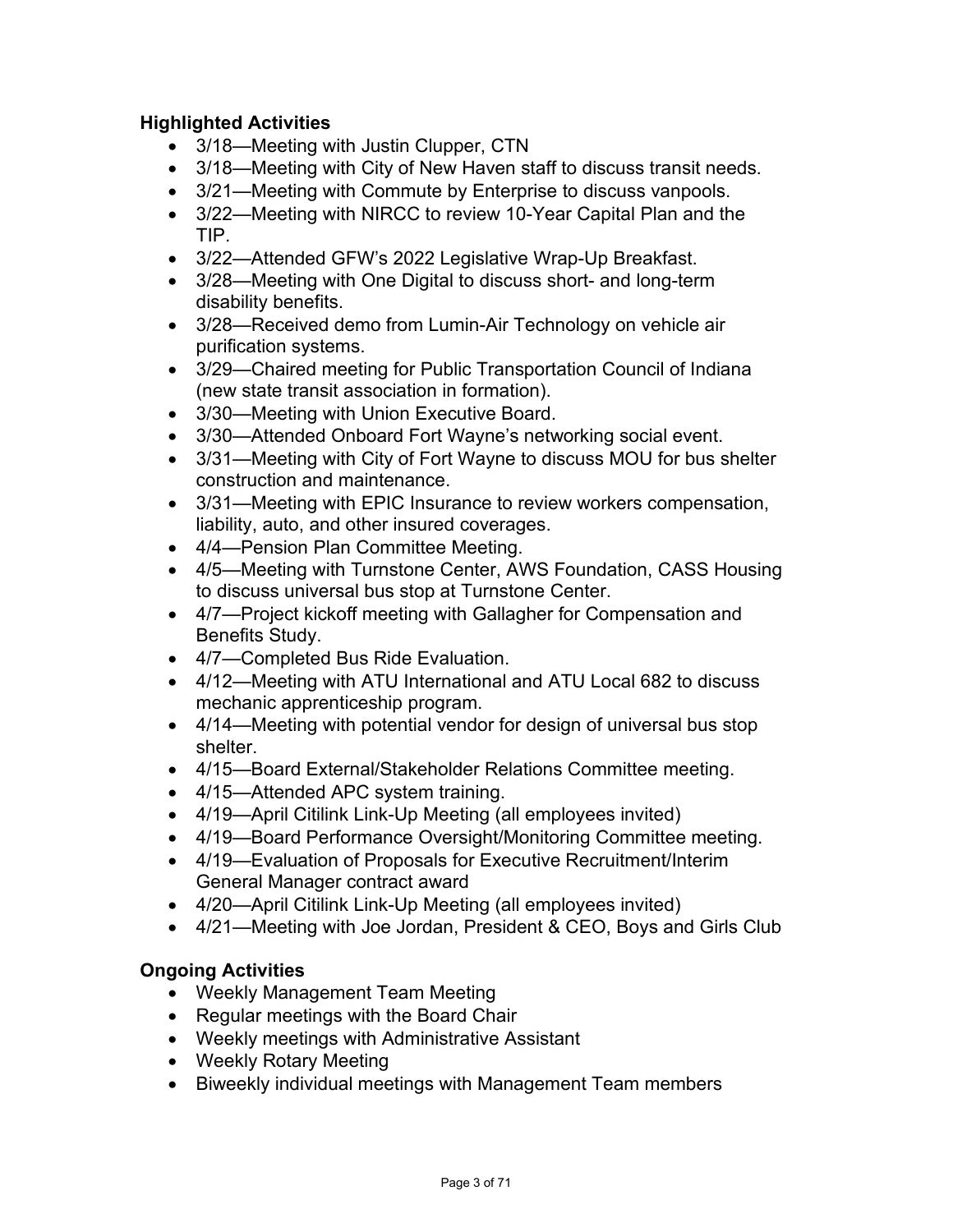### **FORT WAYNE PUBLIC TRANSPORTATION CORPORATION Board Minutes Thursday, March 17, 2022**

The March meeting of the Fort Wayne Public Transportation Corporation/ Citilink Board of Directors was held on Thursday, March 17, 2022 at 801 Leesburg Road and via Zoom. The Regular Meeting started at 5:30 PM.

**Directors Present:** Ms. Sherese Fortriede, Mr. Glynn Hines, Mr. Nelson Coats, Mr. Konrad Urberg, Ms. Melissa Fisher, Ms. Pone Vongphachanh, Ms. Brenda Niccum (virtually)

**Directors Absent:** None.

**Staff Present:** Mr. John Metzinger**,** Dr. Jean Marie Boykins, Mr. Bruce Miller, Mr. Junior Rodriguez, Ms. Pam Schieber, Ms. Ashley Pino, Mr. Richard Thomas Jr., Ms. Kendal Hampton

### **Staff Absent:** None

**Others Present:** Mr. Steve Sustek, Union President, ATU Local 682; Mr. Tom Trent, Corporate Counsel; Ms. Rachel Guin, Corporate Counsel; Jack Barbour, security.

Ms. Fortriede began with a roll call of members and noted that all Board Members were present, with Ms. Niccum joining via Zoom.

**Approval of Minutes**: Ms. Fortriede introduced the reading, correcting and accepting the previously-distributed Regular Board Minutes for the meeting held on February 17, 2022. Mr. Hines motioned for approval, and Mr. Coats seconded the motion. The Board voted unanimously via roll call.

### **Board of Directors Committee Reports:**

**Executive/Governance Committee –** Minutes for the meeting held March 10, 2022 will be included in the next Board packet.

**External/Stakeholder Committee –** Meeting scheduled for May 4th.

**Performance Oversight and Monitoring Committee –Meeting scheduled for April 19th. Planning and Development Committee –**Minutes for the meeting held March 16, 2022 will be included in the next Board packet.

**Transportation Planning Committee:** Meeting scheduled for April 11th.

### **Staff Reports:**

**General Manager's Report** – The written report is in the packet. Mr. Metzinger went over the outcomes and goals from the Board Retreat. The Planning and Development Committee (PDC) reviewed draft success definitions and performance measures on March 16<sup>th</sup>. Next is to implement the feedback received. In April, the Performance Oversight/ Monitoring Committee (POM) will discuss the content and format of performance reports. Mr. Metzinger and the staff will be working on draft goals and a work plan to achieve outcomes for presentations to the PDC and then to the entire board in June. The written report updates the progress on some of the critical outcomes. A 10-year capital is in development and was introduced to the PDC at the last meeting. When the plan is finalized, it will be brought to the Committee and the entire board for review. The plan addresses the state of good repair, adding value to the corporation, and planning for future growth, and plans the use federal funding over a 10-year horizon. The staffing shortage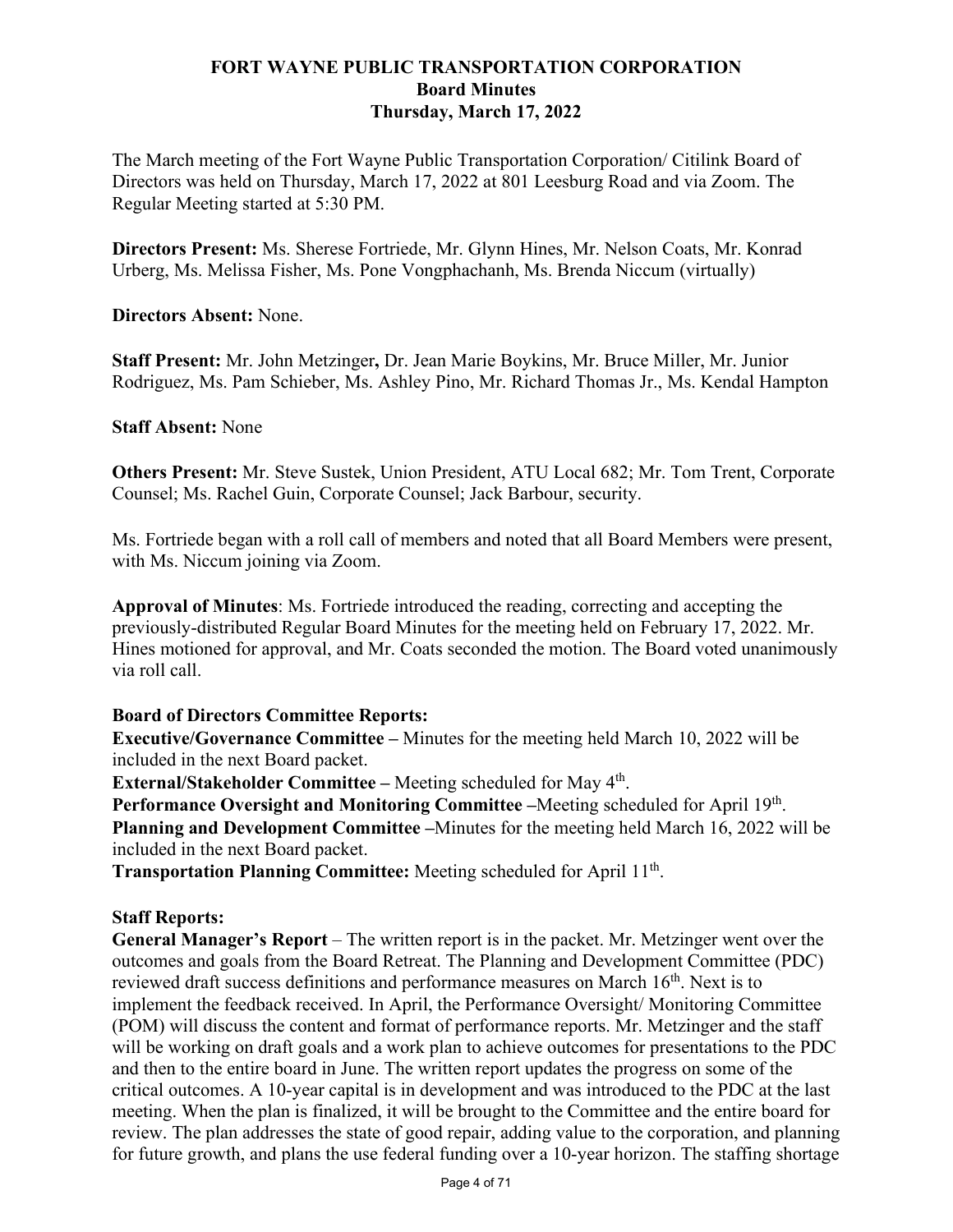has recently resulted in missed service on the 30-minute runs for route #8. This is due in part to promoting drivers to supervisor positions. Mr. Metzinger permitted Mr. Thomas Jr. to build his leadership team by focusing on developing leaders who can train and build a workforce of drivers. Citilink is currently working hard to recruit and hire drivers. Mr. Metzinger has let the staff know that he would like them to resume quarterly management team bus rides in April. It is critical for management to regularly get out onto the system to observe and note needs. Ms. Rachel Guin will attend the APTA Legal Affairs Seminar in Boston from April 3<sup>rd</sup> through the  $5<sup>th</sup>$ . He is glad that she will connect with others to learn about regulatory/legislative developments, litigation, and other legal issues affecting the transit industry.

**Finance Report** – The Record of Transmittals for February 2022, Interim Record of Transmittals for March 1st through the 18th, and financial report are included in the written packet. Mr. Miller presented the report in the packet. Mr. Urberg motioned for approval, and Mr. Hines seconded the motion. The Board passed unanimously via roll call.

**Human Resources Report** –The full report is in the packet. Dr. Boykins presented the written report. Dr. Boykins thanked several staff for their help in recruiting: Dr. Felicia Belcher, Mr. Charles Triplett, Mr. Junior Rodriguez, Mr. Mike Bingham, and Ms. Pam Scheiber. Ms. Vongphachanh asked if the number of employees that have caught COVID is counted twice if they caught COVID more than once. Dr. Boykins stated that no, the number only reflects employees that have gotten COVID once.

**Maintenance Report** – The full report is in the packet. Mr. Rodriguez let the Board know that while Fixed-route preventative maintenance was incomplete for February, a Lube Tech position has been filled which should improve timeliness of preventive maintenance by helping free up mechanics' time. Filling the Lube-Tech position caused us to be down one hostler as we promoted from within. Mr. Rodriguez and Dr. Belcher have been working hard on recruitment. Mr. Rodriguez let the Board know that parts availability is still causing problems as we can only get some parts in a "bus down" situation.

**Marketing Report** – The full report is in the packet. Ms. Pino let the Board know she is working on a hiring campaign that will run in April, May, and June that will include but not be limited to, radio advertisement, social media, video series, bus benches, and a job fair. Four agencies submitted proposals for the website RFP. Mr. Hines asked about special Summer marketing for the festivals and events. Mr. Metzinger responded that our top priority is recruitment, but he and Ms. Pino have met with the Three Rivers contacts about the festival.

**Operations and Customer Service Report** – The Operations and Customer Service reports are provided in the packet. Mr. Thomas Jr. presented the Operations report. He let the Board know that fixed-route drivers are down due to the promotions of drivers and the untimely death of a driver. Ms. Fortriede asked what fixed-route fully staffed drivers looked like, and Mr. Thomas Jr. stated the budget plans for 87 drivers. Ms. Schieber provided her written report. She let the Board know that her goal is to review and schedule the video to be archived by the end of the next business day. Out of the 21 complaints received, 14 were reviewed during that time. That is 67%. Another goal Ms. Schieber has is included in the Strategic Plan: resolve and respond to a minimum of 95% of Citilink's complaints within 7 days of the initial response. Of the 21 complaints, 16 were resolved in that time frame, 76%.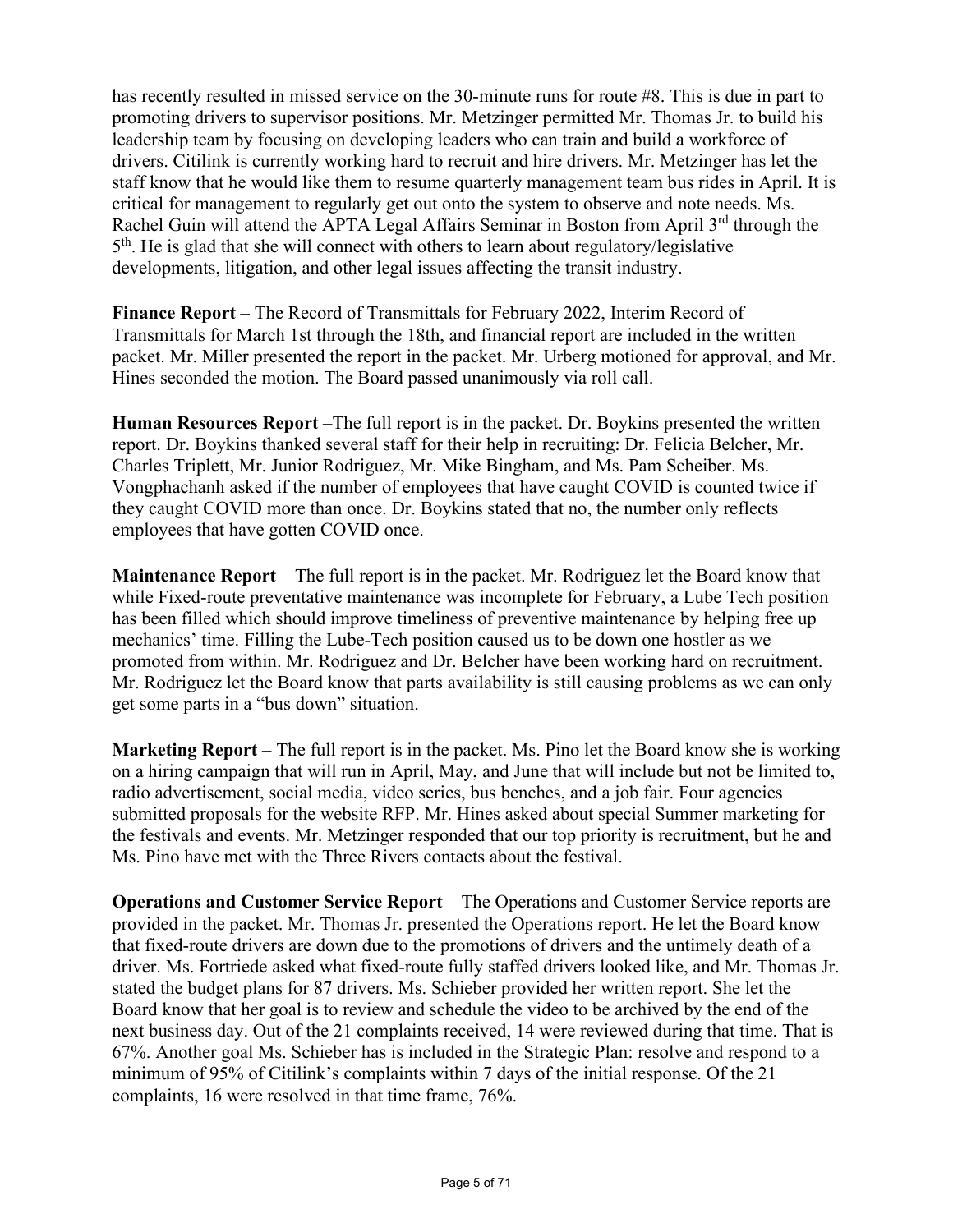### Introduction and/or Adoption of Resolutions and Ordinances:

R-03-2022 Establishing Board Committees: Resolution provided in the packet. Committees were presented last month by Chairperson Fortriede. The bylaws require standing committees to be established by the Board through resolution. Mr. Hines motioned for approval, and Ms. Fisher seconded the motion. The Board unanimously voted to approve via roll call.

#### **Old Business: None**

#### **New Business:**

Consideration of the Collective Bargaining Agreement for 2022-2024. Collective bargaining was successful and a tentative agreement was reached in February. The Union members voted to ratify the agreement on March 6, and Mr. Metzinger is requesting authorization from the Board to sign the new agreement. Mr. Urberg motioned for approval, Mr. Coats seconded the motion. The Board passed unanimously via roll call.

**Communications from the Public, Including Petitions and Remonstrance: Mr. Sustek** thanked the Board for selecting Mr. Metzinger as the General Manager, The Union and Mr. Metzinger are working together and have created a working relationship that has already benefited the Company in the year he has been here.

Open Discussion: Mr. Metzinger invited Board Members to the Community Transportation Association of America Expo from May  $10^{th}$  through the  $13^{th}$  in Louisville, KY. The conference agenda and Expo look excellent.

The meeting adjourned at 6:14 PM with no further business.

Sherese Fortriede

Chair

eretary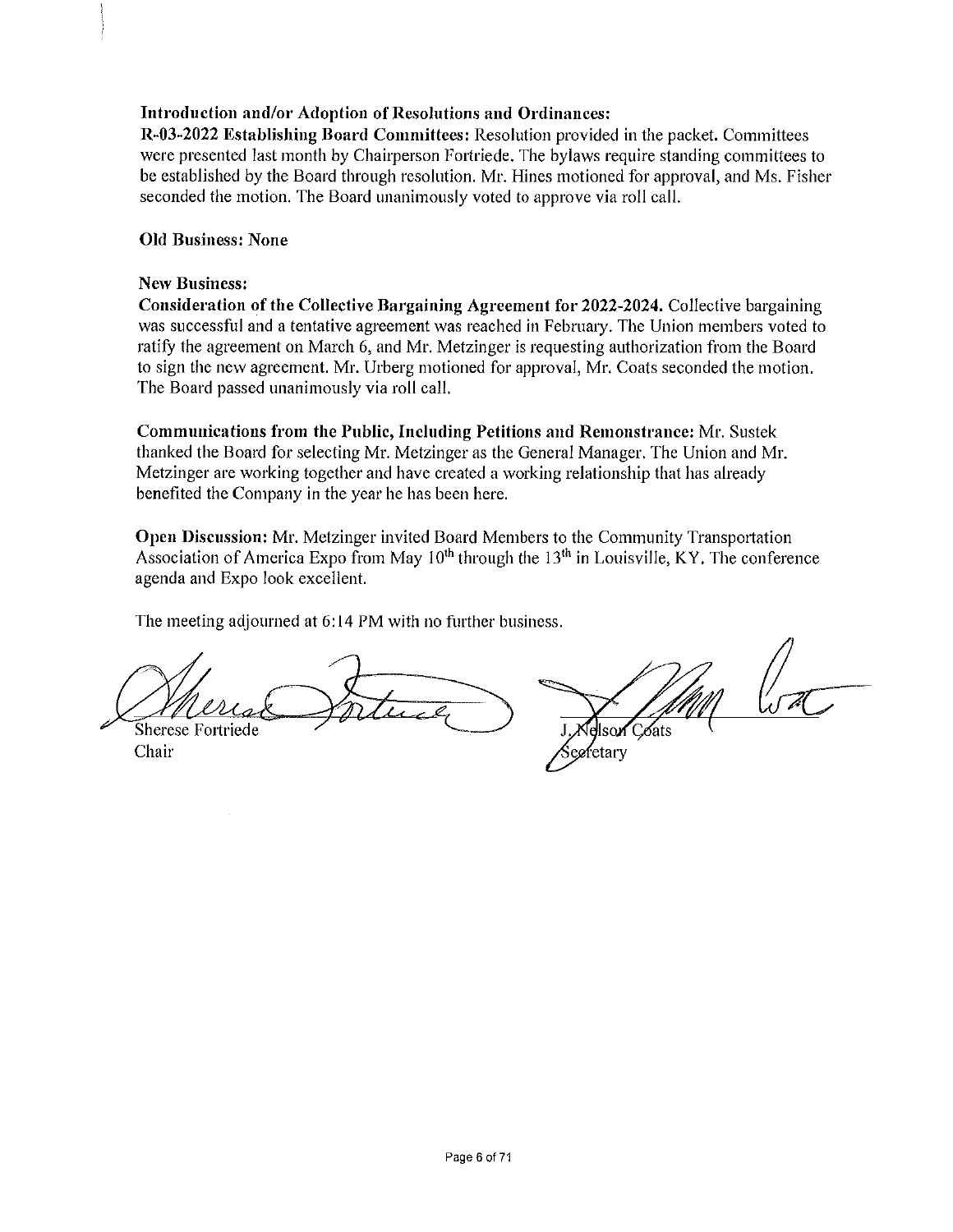#### FORT WAYNE PUBLIC TRANSPORTATION CORPORATION-Minutes of the Executive/Governance Committee **March 10, 2022**

An Executive Session of the Executive/Governance Committee of the Board of Directors of the Fort Wayne Public Transportation Corporation was held on Thursday, March 10, 2022, beginning at 3:00 PM in-person at 801 Leesburg Rd., and virtually via zoom.

Executive/Governance Committee Members Present: Ms. Sherese Fortriede, Mr. Hines (virtual), Mr. Coats (virtual)

Staff Present: Mr. John Metzinger, Dr. Jean Marie Boykins, Mr. Bruce Miller, Ms. Kendal Hampton

Others Present: Mr. Thomas Trent, Rothberg Logan & Warsco LLP; Ms. Rachel Guin, Rothberg Logan & Warsco LLP; Mr. Denny Logan, Rothberg Logan & Warsco LLP.

The Executive/Governance Committee met and discussed agenda topics in the executive session in the first half of the meeting.

The second half of the meeting held in public session consisted of discussing the RFP for Manager/Director Recruitment and Interim GM, the compensation and benefits study, and future meeting dates. No formal actions were made at this meeting. The following dates were scheduled for the remainder of the 2022 meetings: Thursday, June 9, 2022, at 3 PM; September 8, 2022, at 3 PM; and December 8, 2022, at 3 PM. The meetings will be held in hybrid style at the Fort Wayne Citilink Leesburg location and via Zoom.

There being no further business, the meeting adjourned at approximately 3:45 PM.

Attest:

Sherese Fortriede Chair, Executive/Governance Committee

nn Hinds Complittee/Member